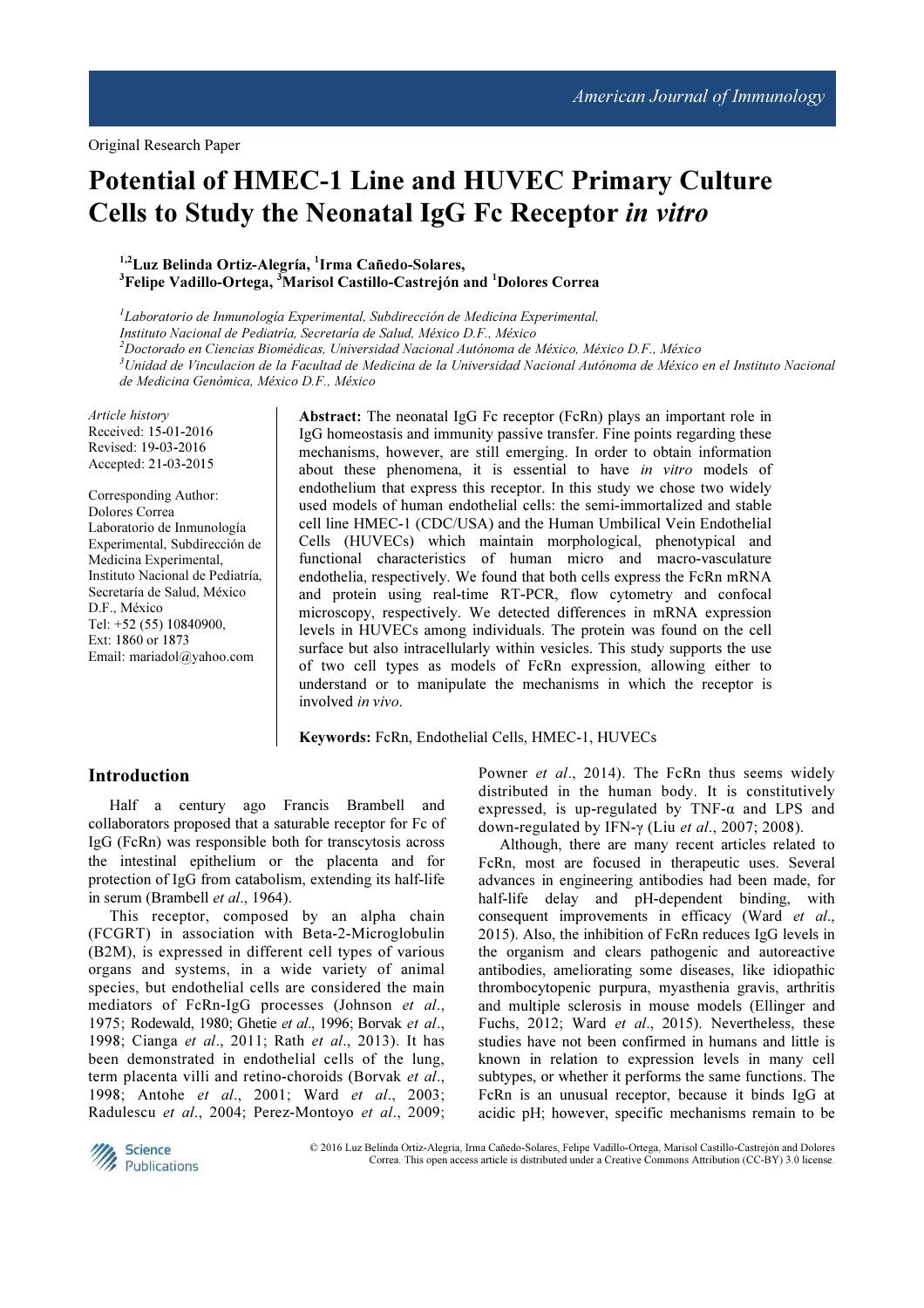elucidated (Rath et al., 2013). It is not clear whether IgG uptake occurs via fluid phase pinocytosis or whether this is a receptor-mediated phenomenon at the surface level; neither is it certain whether this mechanism depends on the cellular type. Knowledge about how FcRn carries out its function in human cells is of relevance to understand how IgG levels are regulated (Borvak et al., 1998).

FcRn not only binds to monomeric IgG but also to antigen/antibody complexes. In some cases it facilitates efficient immune responses towards opsonized antigens or pathogens (Johnson et al., 1975; Qiao et al., 2008; Baker *et al.*, 2012; 2014). In other cases this route could serve microorganisms to traverse epithelial barriers, e.g., Cytomegalovirus covered with human IgG, is suggested to traverse the syncytiotrophoblast and the fetal endothelium at the villi, reaching the fetus (Maidji et al., 2006). Likewise, HIV-1 transcytosis across epithelia is enhanced by this receptor (Gupta et al., 2013). Furthermore, IgG transfer offers opportunities for delivery of therapeutic antibodies or coupled proteins, so it is of great interest to examine and characterize the Fc-FcRn interaction on IgG transport, due to its potential effect on their in vivo pharmacokinetic dynamics (Mathur *et al.*, 2013).

In order to examine these phenomena at sub-cellular level and their regulation, in vitro cultures of endothelial cells expressing FcRn would be useful. Two widely used models of human endothelial cells are the semiimmortalized and stable cell line HMEC-1 (CDC/USA) obtained and transformed in 1992 by Ades et al. (1992) and the Human Umbilical Vein Endothelial Cells (HUVECs), originally isolated by Jaffe et al. (1973). The first shares similar morphological, phenotypical and functional characteristics with human microvascular endothelial cells (Ades et al., 1992; Xu et al., 1994; Unger et al., 2002). Even though they have been used to assess the intracellular route of the FcRn protein by means of transfection experiments with the gene recombined to green fluorescent protein, it has not been reported that these cells are able to express the endogenous gene (Ober et al., 2004a).

The second cell type is probably the most frequently used model of normal human endothelia, since it is more readily available than those obtained from other vessels, is commonly free of pathological processes and is physiologically relevant (Marin et al., 2001; Lang et al., 2003). The presence of FcRn has been shown in endothelial cells of the arteries and the vein of cord samples by immunohistochemistry (Zhao et al., 2011). Yet, the location and function of the FcRn in these cells are unknown; this is relevant because they form the wall of large vessels, where these aspects are intriguing.

Thus, we performed assays to determine the expression (both messenger and protein) and location of this receptor in HMEC-1 and HUVECs and present our findings in the following pages.

# Materials and Methods

## Human Cords and Ethical Aspects

This project was sanctioned by the Research and Ethics Committees of the National Institute of Pediatrics, of the Ministry of Health of Mexico (No.060/2011), which abides by national and international research regulations.

HUVECs were isolated from seven term human cords (38-40 gestation weeks) from indicated caesarean delivery, with neither active labor nor clinical or microbiological evidence of infection. Patients were recruited at the Hospital Materno Infantil Inguaran of the Ministry of Health of Mexico City, Mexico and gave their informed consent. Samples were immediately transferred to suitable media composed by M199 medium (Invitrogen, Life Technologies, Grand Island, USA), an antibioticantimycotic mixture  $[100 \text{ U } \text{mL}^{-1}$  penicillin, 100 µg mL<sup>-1</sup> streptomycin sulfate and  $0.25 \mu g$  mL<sup>-1</sup> amphotericin B] (Gibco/BRL, Life Technologies, Grand Island, USA) and 10% heat-inactivated fetal calf serum (FCS, Hyclone Logan, Utah, USA); and transported in sterile conditions to the laboratory within one hour after collection.

## Cell Culture

Isolation of HUVECs was carried out according to the procedure described by Paez et al. (2005). Briefly, cells were collected by 0.2% collagenase type II digestion (Roche, Hertfordshire, UK) for 30 min at  $37^{\circ}$ C, then, cells were plated on  $25^{6}$  cm<sup>2</sup> cell culture flasks (Beckton Dickinson, NJ, USA) and cultured until confluence, at  $37^{\circ}$ C in a  $7\%$  CO<sub>2</sub> atmosphere, in M199 medium (Invitrogen, Life Technologies, Grand Island, USA) supplemented with antibiotic-antimycotic mixture (Gibco/BRL, Life Technologies, Grand Island, USA); 10% heat-inactivated FCS (Hyclone Logan, Utah, USA); 40 µg mL<sup>−</sup><sup>1</sup> bovine endothelial cell growth factor (bECGF; Roche, IN, USA); 5 IU Ml<sup>−</sup><sup>1</sup> porcine heparin, 10 mM HEPES and 2 mM L-glutamine (Sigma, St. Louis, MO, USA). Confluent HUVECs were subcultured twice after 0.05% Trypsin-EDTA treatment (Gibco, Life Technologies, Gran Island, USA); therefore, the cells used in all experiments were of the third pass (if  $> 95\%$  viable). HMEC-1 cells were cultured according to Ades et al. (1992) in MCDB131 medium (Invitrogen, Life Technologies, Grand Island, USA), supplemented with 1.0 μg mL<sup>-1</sup> hydrocortisone, penicillin G (100 IU mL<sup>-1</sup>), streptomycin (100 µg mL<sup>-1</sup>) and amphotericin B  $(0.025 \text{ µg} \text{ mL}^{-1})$  (Gibco/BRL, Life Technologies, Grand Island, USA), 10% FCS (Hyclone Logan, Utah, USA), 10 mM L-glutamine and 20 µg mL<sup>-1</sup> bovine endothelial cell growth factor (bECGF; Roche, IN, USA) at  $37^{\circ}$ C, with  $7\%$  CO<sub>2</sub>, until confluence. They were detached using 0.25% Trypsin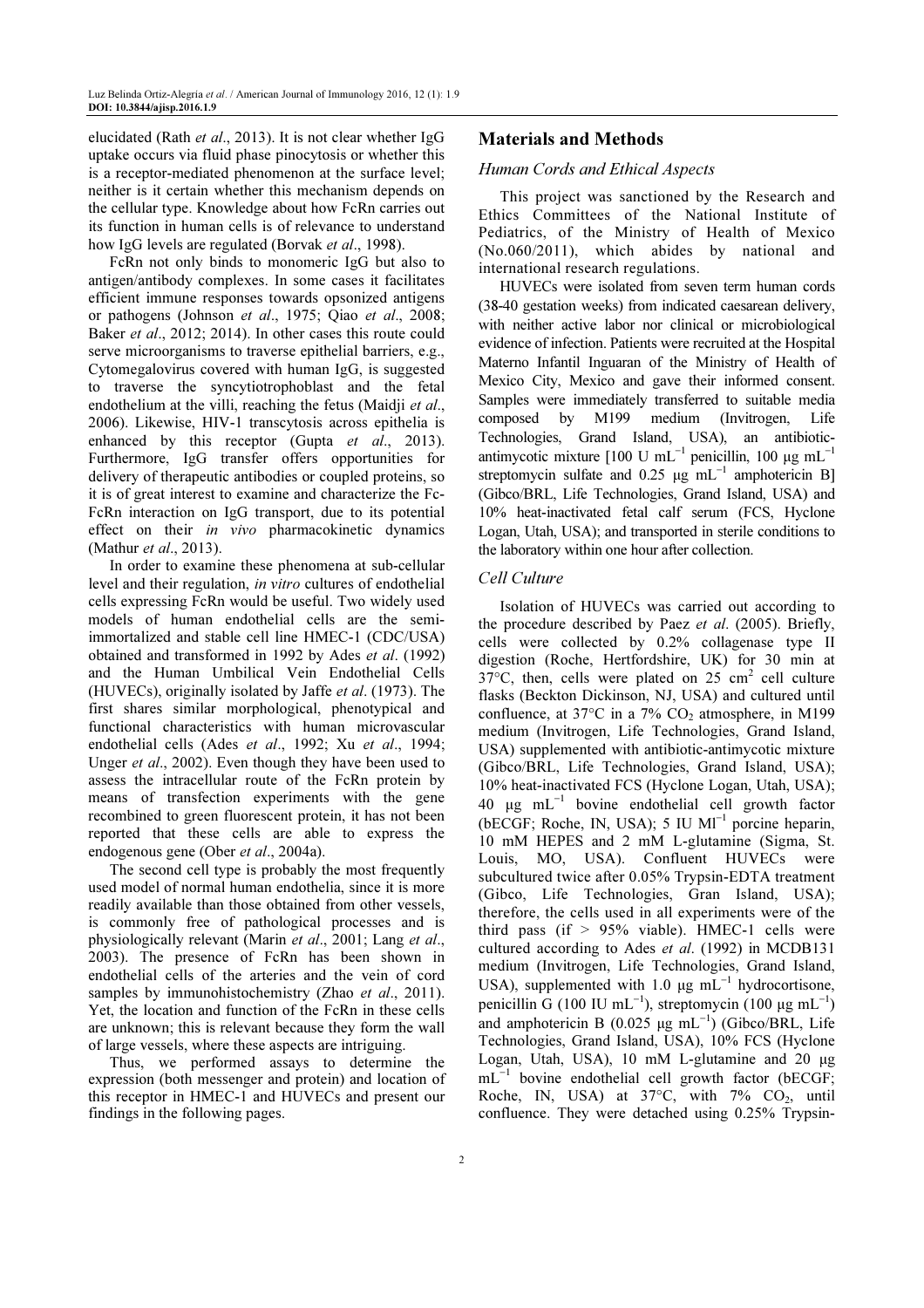EDTA (Gibco, Life Technologies, Grand Island, USA) for 2-3 min at 37°C. Only cells with a maximum of four passages were used in this study. Four samples of HMEC-1 were taken from different cultures and tested to detect FcRn mRNA in triplicate. The action of Trypsin was stopped in both cases by adding media complemented with 5% FCS and then by centrifugation (1200 rpm for seven min).

## FcRn α-Chain (FCGRT) mRNA Detection by Real-Time RT-PCR

RNA was isolated using TRIzol® (Ambion, Life Technologies, Grand Island, USA) according to manufacturer instructions, under RNase-free conditions, added directly to the culture flasks at 0.5 mL/1×10<sup>6</sup> HMEC-1 or HUVEC cells and 1.0 mL/100 mg human microvilli, used as positive controls (Simister et al., 1996). The concentration and quality of extracted RNA were verified using the NanoDrop ND-1000 spectrophotometer (NanoDrop Technologies, DE, USA) and 1% agarose gel electrophoresis. cDNA was obtained by Reverse Transcription (RT) from 0.4 µg total RNA, in a volume of 20 µL, using the TaqMan Reverse Transcription Reagents (Applied Biosystems, Life Technologies, Grand Island, USA) and according to manufacturer instructions. Validated Real time PCR primers and TaqMan probes designed by Applied Biosystems were: FCGRT (assay ID: Hs01108967\_m1, FAM-MGB) and B2M (TaqMan endogenous control, RefSeq: NM\_004048.2, VIC-MGB). PCR was performed in a final volume of  $10 \mu L$ , using 5  $\mu L$  of  $2x$ TaqMan Gene Expression Master Mix (Applied Biosystems, Foster City, CA, USA), 2.5 and 1.25 µL of FCGRT and B2M TaqMan set probes, respectively and 250 ng of cDNA per sample, in an Applied Biosystems StepOne Real-Time PCR System (Applied Biosystems, Foster City, CA, USA). Reaction conditions were: 50°C for 2 min, 95°C for 10 min, followed by 40 cycles of 95°C for 30 s and 60°C for 1 min. In some cases it was possible to obtain paired samples of placental villi and umbilical cord, which were analyzed simultaneously. The fluorescence intensity values of FCGRT and B2M were plotted; the medians were compared and the differences were calculated by Mann-Whitney U-test, considering p<0.05 statistically significant. Relative expression changes of the FCGRT gene were calculated using the FCGRT/B2M index.

# FcRn a-Chain Protein Detection by Flow Cytometry and Confocal Microscopy

Human endothelial cells were evidenced with APClabeled anti-human CD105 (endoglin) antibody, produced in mouse (BioLegend, San Diego, CA, USA) at 1:50 dilution (25  $\mu$ g mL<sup>-1</sup>).

Detection of FcRn α-chain was carried out with the antihuman FCGRT antibody, produced in rabbit (Sigma St. Louis, MO, USA) at a 1:100 dilution and as a secondary antibody a FITC goat anti-rabbit IgG (Invitrogen, Carlsbad, USA) at 2.4 μg mL<sup>-1</sup>. As a negative control a non-related rabbit serum, at equivalent dilution, was used.

For surface immunodetection, cells were incubated with 100  $\mu$ L of combined primary antibodies, at 4 $\degree$ C, for 30 min and washed with PBS. Afterwards, 100 µL of FcRn secondary antibody was aggregated and cells were newly incubated at 4°C, for 30 min and washed. To assess the intracellular location, both endothelial cell types were permeabilized, using the FOXP3 fix/perm buffer set solution (BioLegend, CA, USA), according to manufacturer instructions. Briefly, CD-105 surface staining was done first. Afterwards, cells were incubated for 20 min with FOXP3 Fix/Perm solution and washed once with PBS and once again with FOXP3 Perm buffer. The pellets were resuspended in the latter, incubated for 15 min and centrifuged. Next, they were incubated for 30 min with the anti-FcRn antibody diluted in FOXP3 Perm buffer, washed twice and resuspended in PBS. All incubations were performed in the dark and at room temperature.

For flow cytometry, cells were detached from the culture dish by incubation for 3-5 min at 37°C with Trypsin-EDTA (Gibco, Life Technologies, Grand Island, USA) at 0.05 and 0.25%, for HUVECs and HMEC-1, respectively. Later,  $10^5$  cells per tube were subjected to intracellular or surface immunodetection. Finally, cells were resuspended in 0.5% buffered paraformaldehyde and analyzed on a Becton Dickinson FACSAria flow cytometer and using the FlowJo 8.3 software (San Jose CA, USA).

For confocal microscopy, cells were grown directly in 24 wells plates (Corning, NY, USA) with round coverslips (Nunc, Thermanox, NY, USA) and after confluence they were subjected to surface or intracellular immunodetection. DAPI was utilized to counterstain cell nuclei (DNA). Confocal images were captured using an Olympus FluoViewTM FV1000 Confocal Laser Scanning Microscope (Olympus America Inc., NY, USA), equipped with lasers providing excitations at 405, 473, 559 and 635 nm. The images were captured using a 60 NA oil immersion objective and processed using FV10-ASW 1.7 Viewer. All system settings were kept identical for all experiments and signal saturation was avoided. Images to be compared were always contrast-enhanced identically.

# Results

# FcRn α-Chain mRNA Levels

The human FCGRT mRNA relative levels and the FCGRT/B2M index were homogeneous among HMEC-1 cells of different cultures and significantly higher when compared to HUVECs and villi (Fig. 1A and 1B). These differences were not due to amounts or quality of mRNA, since the B2M endogenous control was homogeneous (Fig. 1C).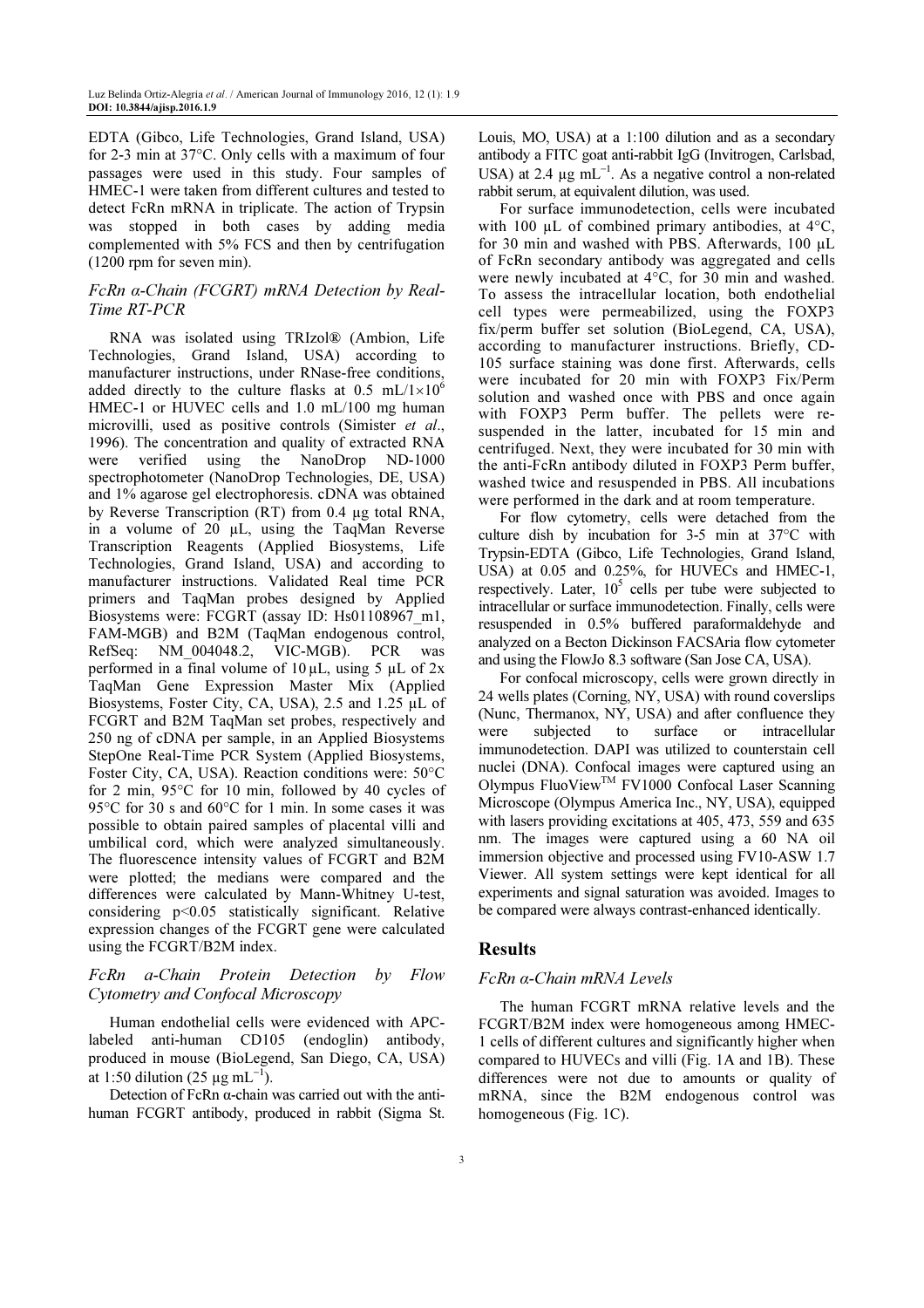Luz Belinda Ortiz-Alegría et al. / American Journal of Immunology 2016, 12 (1): 1.9 DOI: 10.3844/ajisp.2016.1.9



Fig. 1. FCGRT and B2M mRNA expression measured by semi-quantitative RT-PCR. Absolute levels (A and C) and FCGRT/B2M index (B) were determined for HMEC-1 cultures ( $n = 4$ ) or HUVECs and villi samples ( $n = 7$  each). Statistical significance was calculated by Mann-Whitney U-test. \*This difference was calculated excluding the upper extreme value; the value including it was  $p = 0.074$ 



Fig. 2. Expression of the FcRn by HMEC-1 and HUVECs assessed by immunostaining and flow cytometry. Antibodies against CD105 (specific endothelial surface marker in orange) and the alpha chain of the FcRn (green) were simultaneously used to determine expression at the protein level. The black curves correspond to negative controls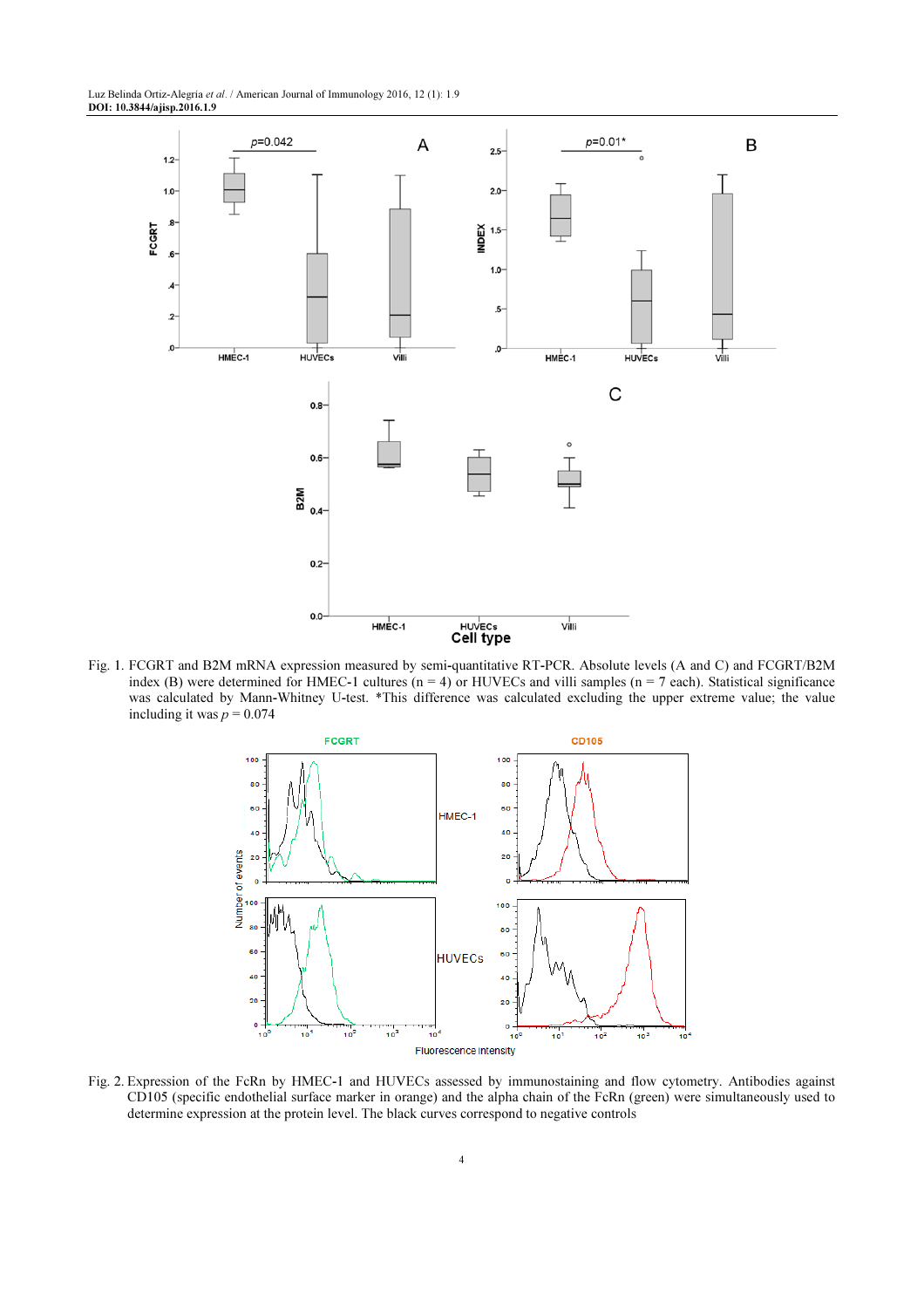Luz Belinda Ortiz-Alegría et al. / American Journal of Immunology 2016, 12 (1): 1.9 DOI: 10.3844/ajisp.2016.1.9



Fig. 3. Expression of the FcRn by HMEC-1 assessed by immunostaining and confocal microscopy. Antibodies against CD105 (specific endothelial surface marker in orange) and the alpha chain of the FcRn (green) were simultaneously used to determine co-localization (yellow). Nuclei are marked with DAPI (blue). Arrows point FcRn located in intracellular vesicles



Fig. 4. Expression of the FcRn by HUVECs assessed by immunostaining and confocal microscopy. Antibodies against CD105 (specific endothelial surface marker in orange) and the alpha chain of the FcRn (green) were simultaneously used to determine co-localization (yellow). Nuclei are marked with DAPI (blue). Arrows point FcRn located in intracellular vesicles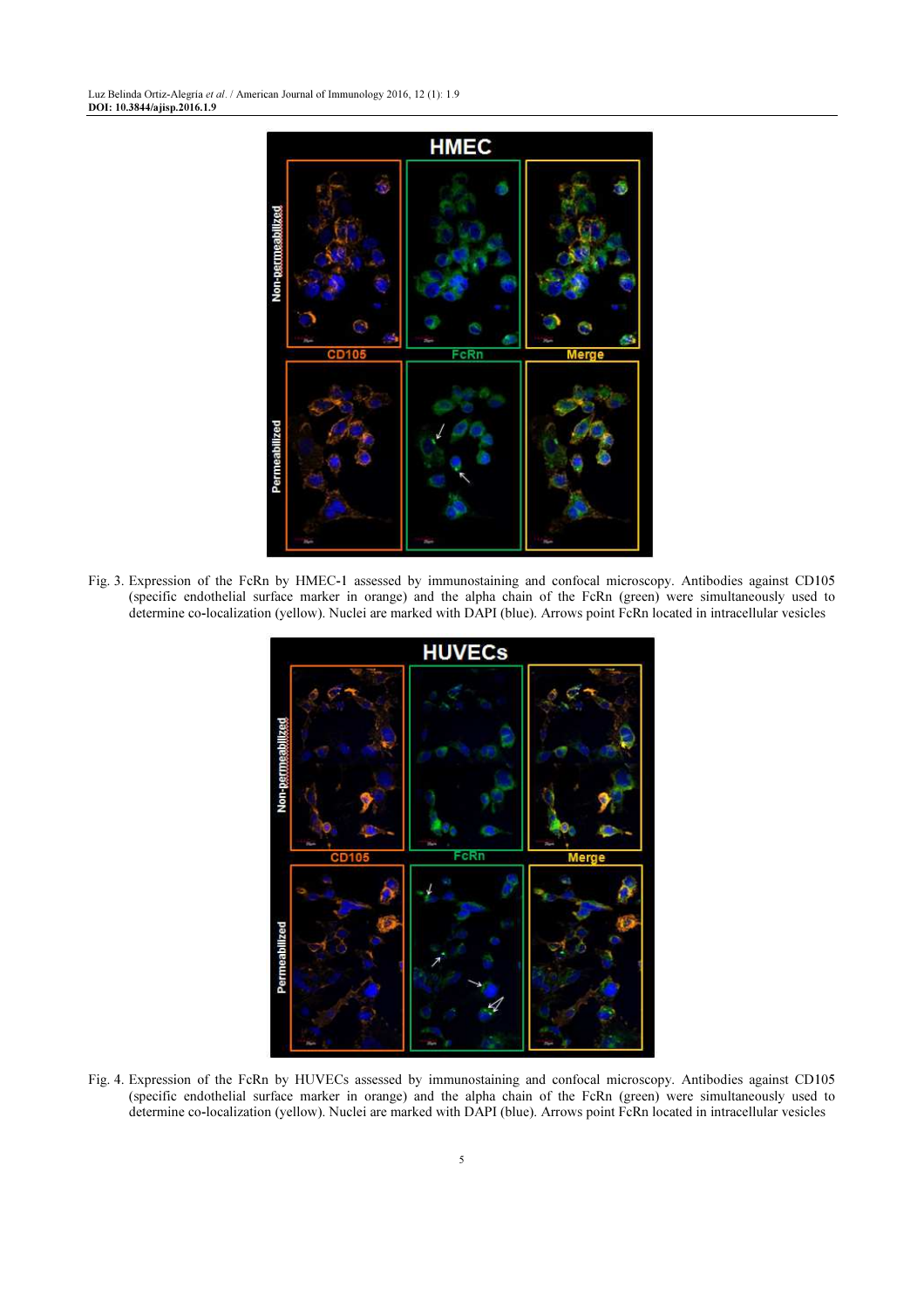An aspect worth remarking is the heterogeneity of FCGRT expression among individuals who donated HUVECs or villi both determined in absolute levels or index.

#### FcRn α-Chain Protein Detection

Representative cytometry graphs of human FcRn αchain protein expression by HMEC-1 and HUVECs are shown in Fig. 2. As it can be observed, both cell types are positive for this protein, although HMEC-1 apparently expressed lower levels in comparison to HUVECs. However, they loom similarly stained in the confocal microscopy images; the location is also similar, co-localizing with the orange stain of CD-105 in the majority of cells (Fig. 3 and 4). The FcRn  $\alpha$ -chain fluorescence was throughout the cell surface; however, when the cells were permeabilized the fluorescence was also detected in the cytoplasm, including vesicles. The FcRn fluorescence intensity detected by cytometry and confocal microscopy was similar among HUVECs of different individuals (data not shown).

#### Discussion

Human FcRn is a receptor involved in two important mechanisms of IgG-mediated passive protection and homeostasis, described long ago: Transcytosis and internalization (Ward and Ober, 2009), which are performed by epithelial and endothelial cells (Borvak et al., 1998). It is probably also related to amelioration of pathogenic events, but this has not been confirmed in humans. Furthermore, due to controversy about sub-cellular mechanisms underlying these phenomena, it is important to have human cell models that express FcRn.

In this study we demonstrate that two varieties of human endothelial cells, HMEC-1 and HUVECs, of microvasculature and of macrovasculature, respectively, express the receptor and its location. We chose these two cell subtypes because they are easy to obtain and grow in vitro and they have specific characteristics of endothelia (Ades et al., 1992; Xu et al., 1994; Unger et al., 2002; Lang et al., 2003). Using RT-PCR, cytometry and confocal microscopy we found that both cell types express FCGRT mRNA and protein and can therefore be used as models to study processes mediated by this receptor. Zhao et al. (2011) detected the FcRn in the cytoplasm of both arterial and venous endothelial cells by immunohistochemistry in sections of umbilical cords from full-term healthy pregnant women; so our results are consistent with theirs. However, we could semi-quantify mRNA of the alpha chain of the receptor and we found expression heterogeneity among individuals. Also, we located the molecule both superficially and intracellularly.

Regarding HMEC-1, Ober et al. (2004a; 2004b) used FcRn-Green Fluorescent Protein (GFP)-transfected HMEC-1 cells to analyze the trafficking of the receptor and its IgG ligand. They demonstrated the capacity of these cells to express both B2M and FcRn alpha chain genes if transfected, but they did not show expression of the endogenous gene. In this study we confirmed that HMEC-1 cells are expressing this molecule on the surface, where it co-localized with CD105, but also within vesicle-like structures in the cytoplasm.

It was interesting to find that HMEC-1 cells homogeneously express higher mRNA levels than HUVECs and villi. In the later two, mRNA expression differed among individuals. This could be due to gender, gestational age or the part of the cord taken to isolate the cells. This was reinforced by the fact that different levels were found with the samples of the same individual (not shown). Another explanation is differential gene regulation. In this regard, Liu et al. (2007) found that stimulation of intestinal epithelial cell lines, macrophage-like THP-1 and freshly isolated human monocytes with  $TNF-\alpha$  up-regulated FcRn gene expression. In addition, the TLR ligands LPS and CpG oligodeoxynucleotide enhanced FcRn expression, specifically in THP-1 and monocytes. Addition of NFκB in TNF-stimulated THP-1 resulted in down-regulation of the FcRn gene. Likewise, the same group showed that IFN-γ down-regulated FcRn expression at both mRNA and protein level, which was STAT-1 signaling pathwaydependent in the same cells but detected a relative inability of IFN-γ to down-regulate FcRn production in Caco-2 cells (Liu et al., 2008). These findings indicate that control mechanisms of FcRn transcription regulation differ among cell types (Liu et al, 2008).

In our study, the protein amount seemed not to vary as assessed by confocal microscopy, but we found differences between HMEC-1 and HUVECs by flow cytometry, in this case being HMEC-1 cells less positive. Nevertheless, this could be due to the fact that they were detached with higher concentrations of trypsin; the receptor may be sensitive to the action of the protease, which is reinforced by a similarly lower label of the endothelial marker CD105 (Fig. 2).

In permeabilized cells of both types, some vesiclelike structures filled with FcRn, but not CD105 were seen, which supports that the location of the receptor is superficial and intracellular (probably in endosomes).

The results suggest that the HMEC-1 line could serve as a good model to study FCGRT related processes. However, it is important to consider that it is a transformed line and some of the regulatory mechanisms could be altered. In fact, mRNA levels of FCGRT are much higher in these cells than in HUVECs or villi, although for B2M they were similar (Fig. 1).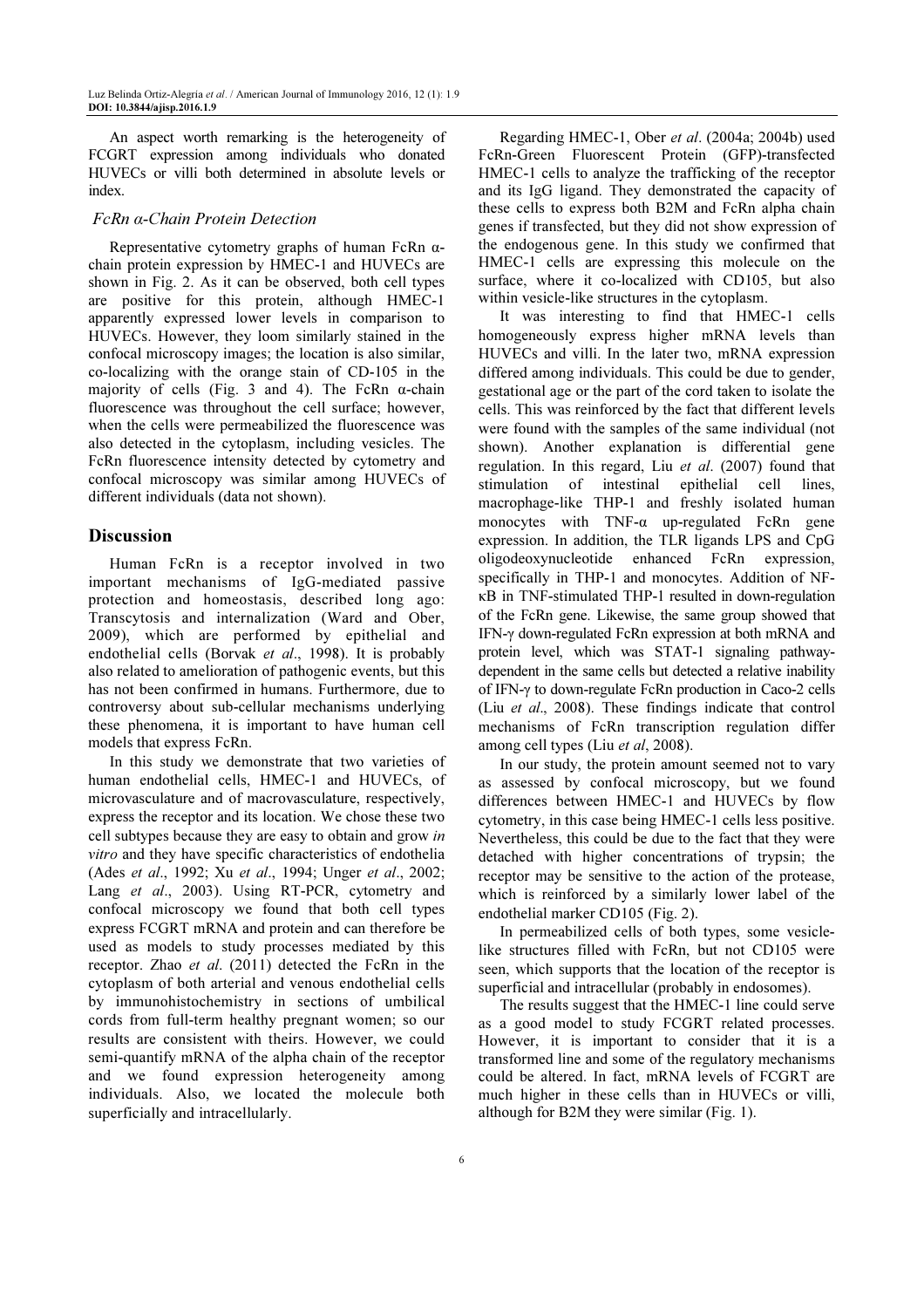Luz Belinda Ortiz-Alegría et al. / American Journal of Immunology 2016, 12 (1): 1.9 DOI: 10.3844/ajisp.2016.1.9

One question that remains unclear is the biological function of the FCGRT in HUVECs in vivo, for these cells are not likely to be involved in transcytosis. Since they belong to macro-vasculature endothelium, it is also unlikely that they have an important role in IgG level regulation, like microvasculature cells do, but this cannot be ruled out. Of interest is that the absolute and relative mRNA expression of both FCGRT and B2M genes were similar between HUVECs and chorionic villi, but important differences among individuals were found.

#### Conclusion

HMEC-1 and HUVEC endothelial cells express the neonatal Fc gamma receptor on the surface as well as intracellularly, enabling them as models for FcRn expression. This grants the possibility of understanding and manipulating the mechanisms in which the receptor is involved. Of importance is that expression of the alpha chain varies of among HUVECs from different individuals.

## Acknowledgement

This article is part of the PhD Thesis of OALB within the "Programa de Doctorado en Ciencias Biomédicas, Universidad Nacional Autónoma de México (UNAM)". She also was granted with scholarship 174371 from Consejo Nacional de Ciencia y Tecnología (CONACyT).

We are indebted to Dr. Araceli-Paez Arenas and Dr. Felipe Alonso Masso-Rojas, from the National Institute of Cardiology, for their training in HUVECs and HMEC-1 isolation and culture and to Dr. Anaclara Castro-Santana for critical conceptual and language review.

# Funding Information

This work had partial support from the National Council of Science and Technology of Mexico (CONACyT, grant No. 139721) and Federal Funds from INP (No. 060/2011).

## Author's Contributions

All authors read and approved the final manuscript.

Luz Belinda Ortiz-Alegría: Design and conduction of work; data analysis and manuscript writing.

Irma Cañedo-Solares: Experiments design and conduction; review and correction of the manuscript.

Felipe Vadillo-Ortega: Intellectual expertise, review and correction of design and manuscript.

Marisol Castillo-Castrejón: Collection of samples; review and correction of the manuscript.

Dolores Correa: Research line leader, who conceived and designed the study. Data analysis and interpretation and manuscript writing.

# Conflict of Interest

The authors declare no conflicting interest in this work.

#### References

- Ades, E.W., F.J. Candal, R.A. Swerlick, V.G. George and S. Summers et al., 1992. HMEC-1: Establishment of an immortalized human microvascular endothelial cell line. J. Invest. Dermatol., 99: 683-690. PMID: 1361507
- Antohe, F., L. Radulescu, A. Gafencu, V. Ghetie and M. Simionescu, 2001. Expression of functionally active FcRn and the differentiated bidirectional transport of IgG in human placental endothelial cells. Hum. Immunol., 62: 93-105. DOI: 10.1016/S0198-8859(00)00244-5
- Baker, K., T. Rath, W.I. Lencer, E. Fiebiger and R.S. Blumberg, 2012. Cross-presentation of IgGcontaining immune complexes. Cell. Mol. Life Sci., 70: 1319-1334. DOI: 10.1007/s00018-012-1100-8
- Baker, K., T. Rath, M. Pyzik and R.S. Blumberg, 2014. The role of FcRn in antigen presentation. Front. Immunol., 5: 408-408.
- DOI: 10.3389/fimmu.2014.00408 Borvak, J., J. Richardson, C. Medesan, F. Antohe and
- C. Radu et al., 1998. Functional expression of the MHC class I-related receptor, FcRn, in endothelial cells of mice. Int. Immunol., 10: 1289-1298. DOI: 10.1093/intimm/10.9.1289
- Brambell, F.W., W.A. Hemmings and I.G. Morris, 1964. A theoretical model of γ-globulin catabolism. Nature, 203: 1352-1354. DOI: 10.1038/2031352a0
- Cianga, C., P. Cianga, P. Plamadeala and C. Amalinei, 2011. Nonclassical major histocompatibility complex I-like Fc neonatal Receptor (FcRn) expression in neonatal human tissues. Hum. Immunol., 72: 1176-1187.
- DOI: 10.1016/j.humimm.2011.08.020 Ellinger, I. and R. Fuchs, 2012. HFcRn-mediated transplacental immunoglobulin G transport: Protection of and threat to the human fetus and newborn. Wien. Med. Wochenschr., 162: 207-213. DOI: 10.1007/s10354-012-0085-0
- Ghetie, V., J.G. Hubbard, J.K. Kim, M.F. Tsen and Y. Lee et al., 1996. Abnormally short serum halflives of IgG in β2-microglobulin-deficient mice. Eur. J. Immunol., 26: 690-696. DOI: 10.1002/eji.1830260327
- Gupta, S., J.S. Gach, J.C. Becerra, T.B. Phan and J. Pudney et al., 2013. The Neonatal Fc Receptor (FcRn) enhances Human Immunodeficiency Virus type 1 (HIV-1) transcytosis across epithelial cells. PLoS Pathog., 9: e1003776-e1003776. DOI: 10.1371/journal.ppat.1003776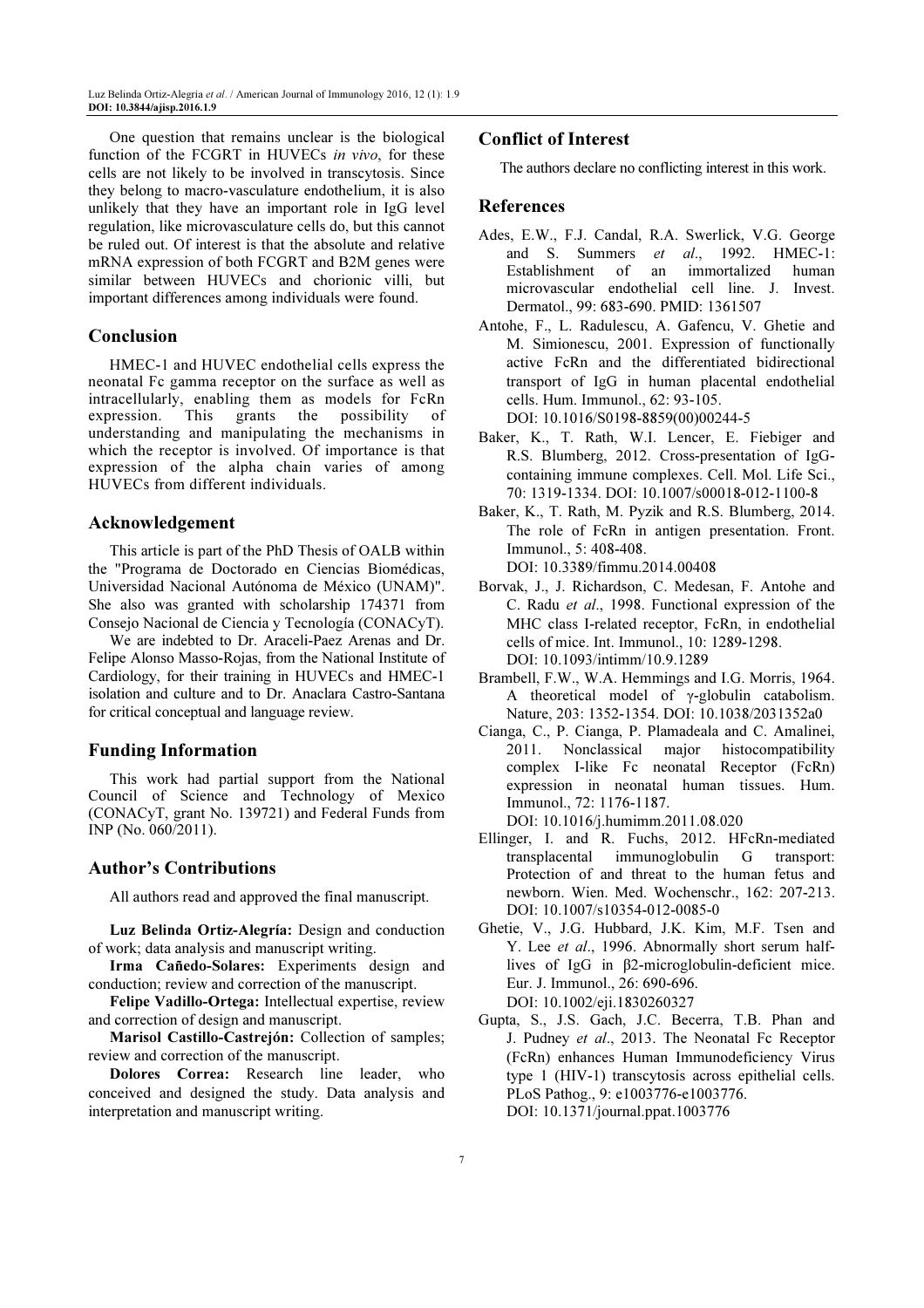- Jaffe, E.A., R.L. Nachman, C.G. Becker and C.R. Miinick, 1973. Culture of human endothelial cells derived from umbilical veins. Identification by morphologic and immunologic criteria. J. Clin. Invest., 52: 2745-2756. DOI: 10.1172/JCI107470
- Johnson, P.M., P. Trenchev and W.P. Faulk, 1975. Immunological studies of human placentae. Binding of complexed immunoglobulin by stromal endothelial cells. Clin. Exp. Immunol., 22: 133-138. PMID: 765018
- Lang, I., M.A. Pabst, U. Hiden, A. Blaschitz and G. Dohr et al., 2003. Heterogeneity of microvascular endothelial cells isolated from human term placenta and macrovascular umbilical vein endothelial cells. Eur. J. Cell. Biol., 82: 163-173. DOI: 10.1078/0171-9335-00306
- Liu, X., L. Ye, Y. Bai, H. Mojidi and N.E. Simister et al., 2008. Activation of the JAK/STAT-1 signaling pathway by IFN-γ can down-regulate functional expression of the MHC class i-related neonatal Fc receptor for IgG. J. Immunol., 181: 449-463. DOI: 10.4049/jimmunol.181.1.449
- Liu, X., L. Ye, G.J. Christianson, J.Q. Yang and D.C. Roopenian et al., 2007. NF-κB Signaling regulates functional expression of the MHC class irelated neonatal Fc receptor for IgG via intronic binding sequences. J. Immunol., 179: 2999-3011. DOI: 10.4049/jimmunol.179.5.2999
- Maidji, E., S. McDonagh, O. Genbacev, T. Tabata and L. Pereira, 2006. Maternal antibodies enhance or prevent Cytomegalovirus infection in the placenta by Neonatal Fc Receptor-mediated transcytosis. Am. J. Pathol., 168: 1210-1226. DOI: 10.2353/ajpath.2006.050482
- Marin, V., G. Kaplanski, S. Gres, C. Farnarier and P. Bongrand, 2001. Endothelial cell culture: Protocol to obtain and cultivate human umbilical endothelial cells. J. Immunol. Meth., 254: 183-190. DOI: 10.1016/S0022-1759(01)00408-2
- Mathur, A., T. Arora, L. Liu, J. Crouse-Zeineddini and V. Mukku, 2013. Qualification of a homogeneous cell-based neonatal Fc Receptor (FcRn) binding assay and its application to studies on Fc functionality of IgG-based therapeutics. J. Immunol. Meth., 390: 81-91.

DOI: 10.1016/j.jim.2013.01.011

- Ober, R.J., C. Martinez, X. Lai, J. Zhou and E.S. Ward, 2004a. Exocytosis of IgG as mediated by the receptor, FcRn: An analysis at the single-molecule level. Proc. Natl. Acad. Sci. USA, 101: 11076-11081. DOI: 10.1073/pnas.0402970101
- Ober, R.J., C. Martinez, C. Vaccaro, J. Zhou and E.S. Ward, 2004b. Visualizing the site and dynamics of IgG salvage by the MHC class I-related receptor, FcRn. J. Immunol., 172: 2021-2029. DOI: 10.4049/jimmunol.172.4.2021
- Paez, A., A.R. Méndez-Cruz, E. Varela, E. Rodriguez and J. Guevara et al., 2005. HUVECs from newborns with a strong family history of myocardial infarction over express adhesion molecules and react abnormally to stimulating agents. Clin. Exp. Immunol., 141: 449-458. DOI: 10.1111/j.1365-2249.2005.02858.x
- Perez-Montoyo, H., C. Vaccaro, M. Hafner, R.J. Ober and W. Mueller et al., 2009. Conditional deletion of the MHC class I-related receptor FcRn reveals the sites of IgG homeostasis in mice. Proc. Natl. Acad. Sci. USA, 106: 2788-2793. DOI: 10.1073/pnas.0810796106
- Powner, M.B., J.A. McKenzie, G.J. Christianson, D.C. Roopenian and M. Fruttiger, 2014. Expression of neonatal Fc receptor in the eye. Invest. Ophthalmol. Vis. Sci., 55: 1607-1615. DOI: 10.1167/iovs.13-12574
- Qiao, S.W., K. Kobayashi, F.E. Johansen, L.M. Sollid and J.T. Andersen et al., 2008. Dependence of antibodymediated presentation of antigen on FcRn. PNAS, 105: 9337-9342. DOI: 10.1073/pnas.0801717105
- Radulescu, L., F. Antohe, V. Jinga, V. Ghetie and M. Simionescu, 2004. Neonatal Fc receptors discriminates and monitors the pathway of native and modified Immunoglobulin G in placental endothelial cells. Hum. Immunol., 65: 578-585. DOI: 10.1016/j.humimm.2004.02.029
- Rath, T., T.T. Kuo, K. Baker, S.W. Qiao and K. Kobayashi et al., 2013. The immunologic functions of the neonatal Fc receptor for IgG. J. Clin. Immunol. Suppl., 1: S9-17. DOI: 10.1007/s10875-012-9768-y
- Rodewald, R., 1980. Distribution of immunoglobulin G receptors in the small intestine of the young rat. J. Cell. Biol., 85: 18-32. DOI: 10.1083/jcb.85.1.18
- Simister, N.E., C.M. Story, H.L. Chen and J.S. Hunt, 1996. An IgG-transporting Fc receptor expressed in the syncytiotrophoblast of human placenta. Eur. J. Immunol., 26: 1527-1531. DOI: 10.1002/eji.1830260718
- Unger, R.E., V. Krump-Konvalinkova, K. Peters and C.J. Kirkpatrick, 2002. In vitro expression of the endothelial phenotype: Comparative study of primary isolated cells and cell lines, including the novel cell line HPMEC-ST1.6R. Microvasc. Res., 64: 384-397. DOI: 10.1006/mvre.2002.2434
- Ward, E.S., S.C. Devanaboyina and R.J. Ober, 2015. Targeting FcRn for the modulation of antibody dynamics. Mol. Immunol., 67: 131-41. DOI: 10.1016/j.molimm.2015.02.007
- Ward, E.S. and R.J. Ober, 2009. Chapter 4: Multitasking by exploitation of intracellular transport functions the many faces of FcRn. Adv. Immunol., 103: 77-115. DOI: 10.1016/S0065-2776(09)03004-1
- Ward, E.S., J. Zhou, V. Ghetie and R.J. Ober, 2003. Evidence to support the cellular mechanism involved in serum IgG homeostasis in humans. Int. Immunol., 15: 187-195. DOI: 10.1093/intimm/dxg018